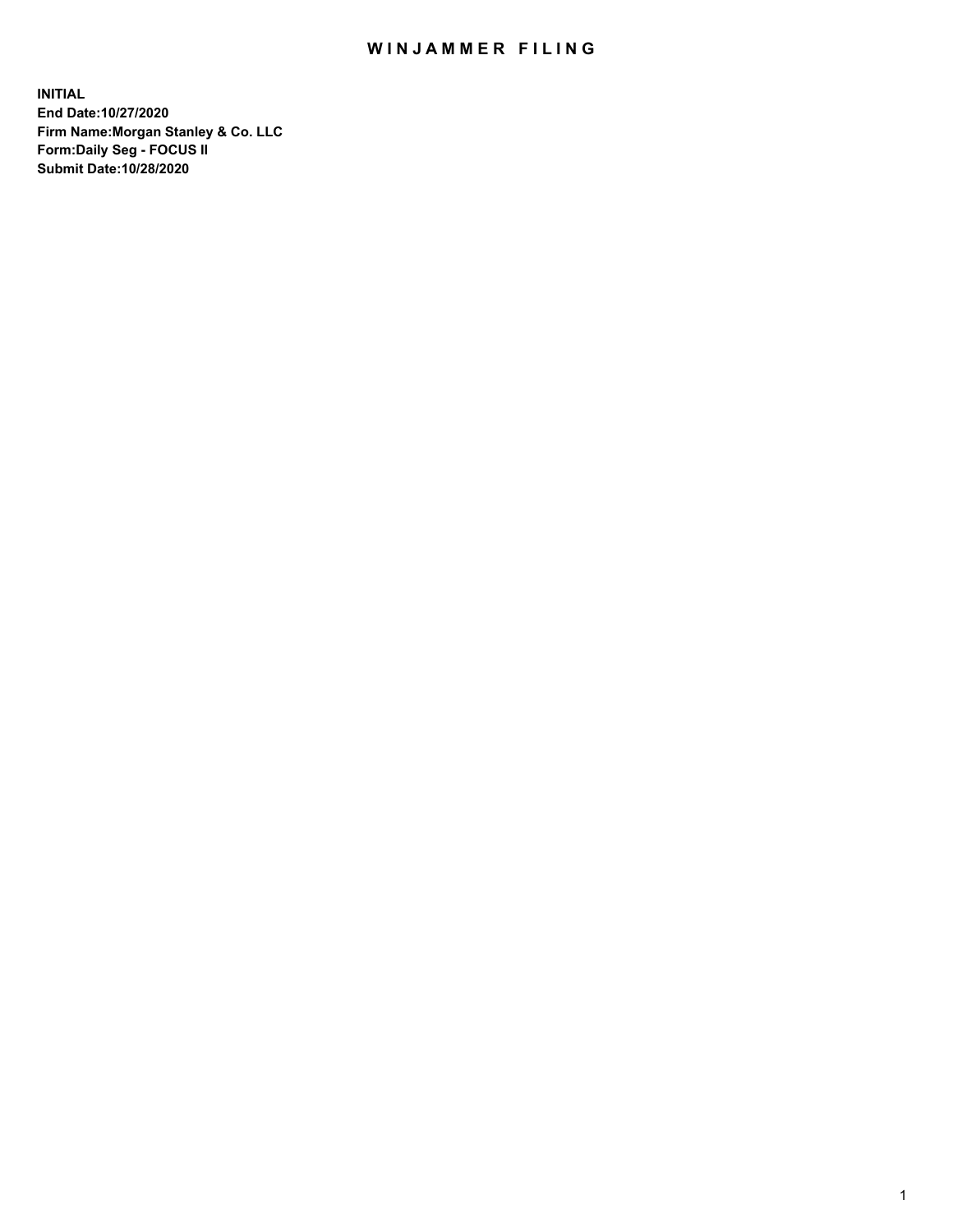**INITIAL End Date:10/27/2020 Firm Name:Morgan Stanley & Co. LLC Form:Daily Seg - FOCUS II Submit Date:10/28/2020 Daily Segregation - Cover Page**

| Name of Company                                                                   | Morgan Stanley & Co. LLC     |
|-----------------------------------------------------------------------------------|------------------------------|
| <b>Contact Name</b>                                                               | <b>Ikram Shah</b>            |
| <b>Contact Phone Number</b>                                                       | 212-276-0963                 |
| <b>Contact Email Address</b>                                                      | Ikram.shah@morganstanley.com |
| FCM's Customer Segregated Funds Residual Interest Target (choose one):            |                              |
| a. Minimum dollar amount: ; or                                                    | 235,000,000                  |
| b. Minimum percentage of customer segregated funds required:%; or                 | <u>0</u>                     |
| c. Dollar amount range between: and; or                                           | 0 <sub>0</sub>               |
| d. Percentage range of customer segregated funds required between: % and %.       | 0 <sub>0</sub>               |
| FCM's Customer Secured Amount Funds Residual Interest Target (choose one):        |                              |
| a. Minimum dollar amount: ; or                                                    | 140,000,000                  |
| b. Minimum percentage of customer secured funds required:%; or                    | <u>0</u>                     |
| c. Dollar amount range between: and; or                                           | <u>00</u>                    |
| d. Percentage range of customer secured funds required between:% and%.            | 0 <sub>0</sub>               |
| FCM's Cleared Swaps Customer Collateral Residual Interest Target (choose one):    |                              |
| a. Minimum dollar amount: ; or                                                    | 92,000,000                   |
| b. Minimum percentage of cleared swaps customer collateral required:% ; or        | <u>0</u>                     |
| c. Dollar amount range between: and; or                                           | <u>00</u>                    |
| d. Percentage range of cleared swaps customer collateral required between:% and%. | 00                           |

Attach supporting documents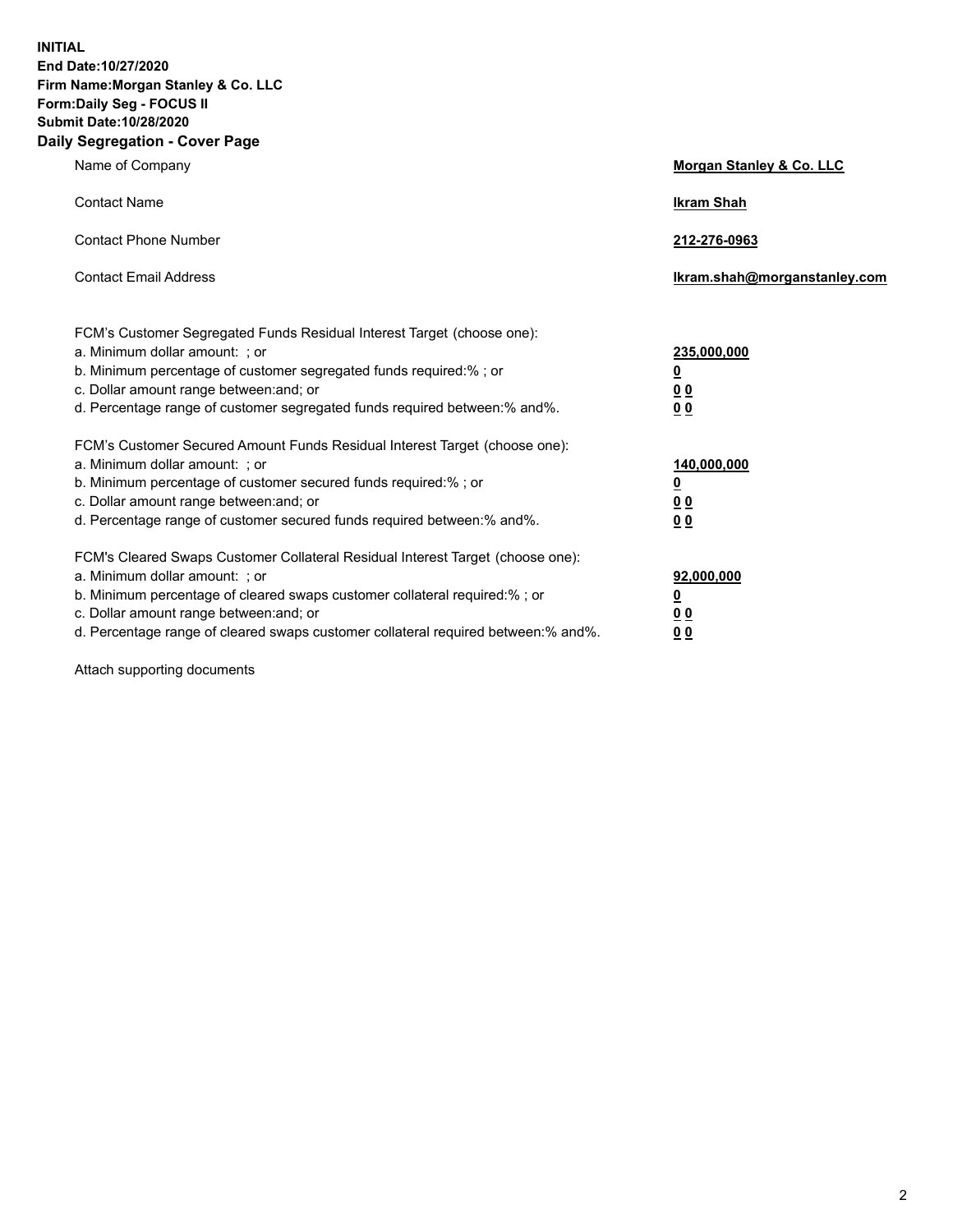## **INITIAL End Date:10/27/2020 Firm Name:Morgan Stanley & Co. LLC Form:Daily Seg - FOCUS II Submit Date:10/28/2020 Daily Segregation - Secured Amounts**

Foreign Futures and Foreign Options Secured Amounts Amount required to be set aside pursuant to law, rule or regulation of a foreign government or a rule of a self-regulatory organization authorized thereunder 1. Net ledger balance - Foreign Futures and Foreign Option Trading - All Customers A. Cash **4,426,317,256** [7315] B. Securities (at market) **2,712,818,455** [7317] 2. Net unrealized profit (loss) in open futures contracts traded on a foreign board of trade **259,171,707** [7325] 3. Exchange traded options a. Market value of open option contracts purchased on a foreign board of trade **11,112,009** [7335] b. Market value of open contracts granted (sold) on a foreign board of trade **-18,536,069** [7337] 4. Net equity (deficit) (add lines 1. 2. and 3.) **7,390,883,358** [7345] 5. Account liquidating to a deficit and account with a debit balances - gross amount **92,773,315** [7351] Less: amount offset by customer owned securities **-91,220,573** [7352] **1,552,742** 6. Amount required to be set aside as the secured amount - Net Liquidating Equity Method (add lines 4 and 5) 7. Greater of amount required to be set aside pursuant to foreign jurisdiction (above) or line 6. FUNDS DEPOSITED IN SEPARATE REGULATION 30.7 ACCOUNTS

- 1. Cash in banks
	- A. Banks located in the United States **415,943,620** [7500]
	- B. Other banks qualified under Regulation 30.7 **839,671,399** [7520] **1,255,615,019**
- 2. Securities
	- A. In safekeeping with banks located in the United States **449,063,755** [7540]
	- B. In safekeeping with other banks qualified under Regulation 30.7 **28,560,942** [7560] **477,624,697**
- 3. Equities with registered futures commission merchants
	-
	- B. Securities **0** [7590]
	- C. Unrealized gain (loss) on open futures contracts **358,556** [7600]
	- D. Value of long option contracts **0** [7610]
	- E. Value of short option contracts **0** [7615] **25,346,631** [7620]
- 4. Amounts held by clearing organizations of foreign boards of trade
	-
	- B. Securities **0** [7650]
	- C. Amount due to (from) clearing organization daily variation **0** [7660]
	- D. Value of long option contracts **0** [7670]
	- E. Value of short option contracts **0** [7675] **0** [7680]
- 5. Amounts held by members of foreign boards of trade
	-
	-
	- C. Unrealized gain (loss) on open futures contracts **258,813,151** [7720]
	- D. Value of long option contracts **11,112,009** [7730]
	-
- 6. Amounts with other depositories designated by a foreign board of trade **0** [7760]
- 7. Segregated funds on hand **0** [7765]
- 8. Total funds in separate section 30.7 accounts **7,611,436,214** [7770]
- 9. Excess (deficiency) Set Aside for Secured Amount (subtract line 7 Secured Statement Page 1 from Line 8)
- 10. Management Target Amount for Excess funds in separate section 30.7 accounts **140,000,000** [7780]
- 11. Excess (deficiency) funds in separate 30.7 accounts over (under) Management Target **79,000,114** [7785]

**0** [7305]

[7354] **7,392,436,100** [7355]

**7,392,436,100** [7360]

[7530]

[7570]

A. Cash **24,988,075** [7580]

A. Cash **0** [7640]

 A. Cash **3,366,267,018** [7700] B. Securities **2,235,193,758** [7710] E. Value of short option contracts **-18,536,069** [7735] **5,852,849,867** [7740] **219,000,114** [7380]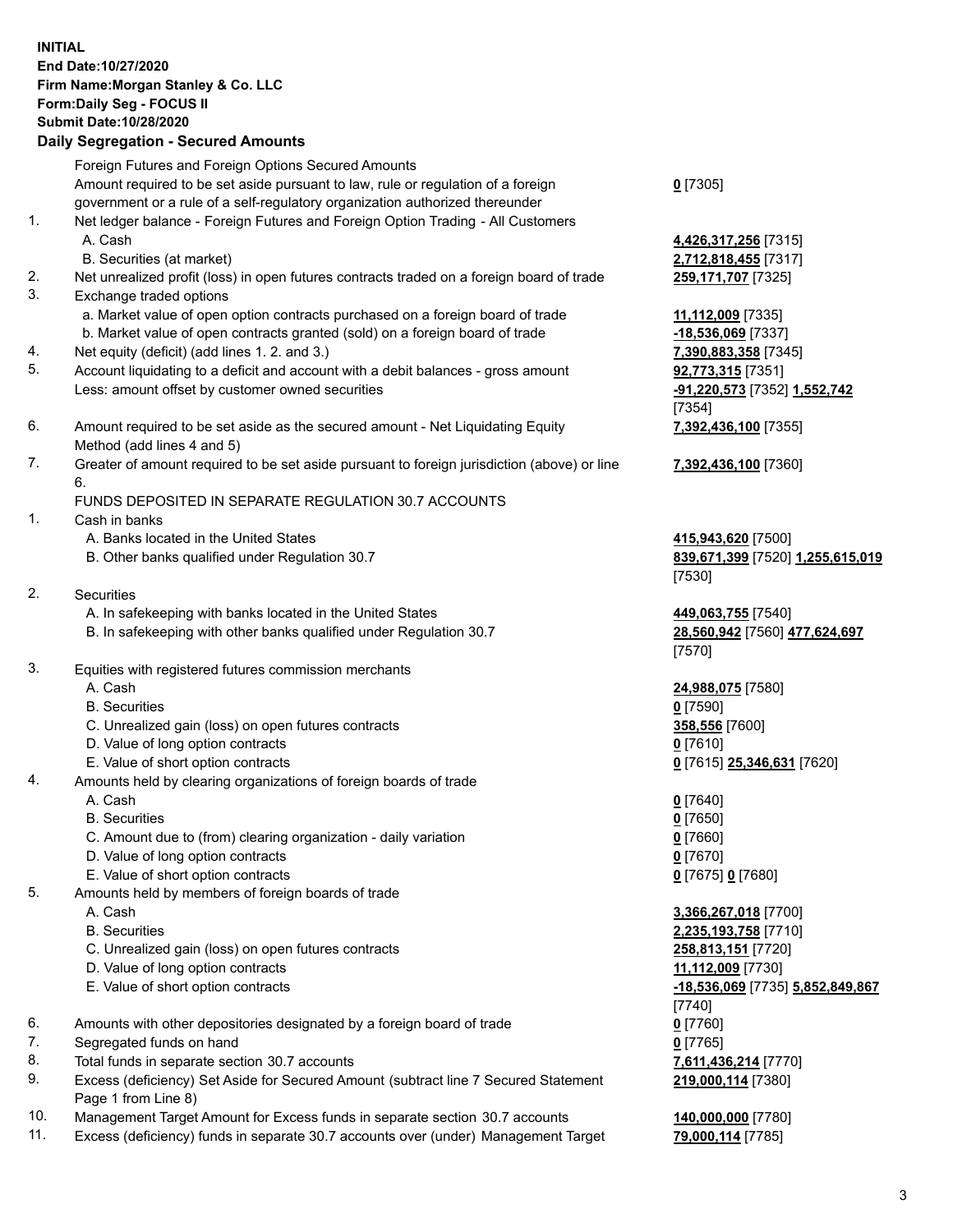|     | <b>INITIAL</b><br>End Date:10/27/2020<br>Firm Name: Morgan Stanley & Co. LLC<br>Form: Daily Seg - FOCUS II<br><b>Submit Date: 10/28/2020</b><br>Daily Segregation - Segregation Statement |                                    |
|-----|-------------------------------------------------------------------------------------------------------------------------------------------------------------------------------------------|------------------------------------|
|     | SEGREGATION REQUIREMENTS(Section 4d(2) of the CEAct)                                                                                                                                      |                                    |
| 1.  | Net ledger balance                                                                                                                                                                        |                                    |
|     | A. Cash                                                                                                                                                                                   | 16,976,039,604 [7010]              |
|     | B. Securities (at market)                                                                                                                                                                 | 8,615,451,822 [7020]               |
| 2.  | Net unrealized profit (loss) in open futures contracts traded on a contract market                                                                                                        | -293,961,286 [7030]                |
| 3.  | Exchange traded options                                                                                                                                                                   |                                    |
|     | A. Add market value of open option contracts purchased on a contract market                                                                                                               | 636,035,060 [7032]                 |
|     | B. Deduct market value of open option contracts granted (sold) on a contract market                                                                                                       | -475,055,204 [7033]                |
| 4.  | Net equity (deficit) (add lines 1, 2 and 3)                                                                                                                                               | 25,458,509,996 [7040]              |
| 5.  | Accounts liquidating to a deficit and accounts with                                                                                                                                       |                                    |
|     | debit balances - gross amount                                                                                                                                                             | 235,956,632 [7045]                 |
|     | Less: amount offset by customer securities                                                                                                                                                | -235,031,244 [7047] 925,388 [7050] |
| 6.  | Amount required to be segregated (add lines 4 and 5)                                                                                                                                      | 25,459,435,384 [7060]              |
|     | FUNDS IN SEGREGATED ACCOUNTS                                                                                                                                                              |                                    |
| 7.  | Deposited in segregated funds bank accounts                                                                                                                                               |                                    |
|     | A. Cash                                                                                                                                                                                   | 4,189,980,375 [7070]               |
|     | B. Securities representing investments of customers' funds (at market)                                                                                                                    | $0$ [7080]                         |
|     | C. Securities held for particular customers or option customers in lieu of cash (at                                                                                                       | 816,168,555 [7090]                 |
|     | market)                                                                                                                                                                                   |                                    |
| 8.  | Margins on deposit with derivatives clearing organizations of contract markets                                                                                                            |                                    |
|     | A. Cash                                                                                                                                                                                   | 12,940,428,403 [7100]              |
|     | B. Securities representing investments of customers' funds (at market)                                                                                                                    | $0$ [7110]                         |
|     | C. Securities held for particular customers or option customers in lieu of cash (at<br>market)                                                                                            | 7,799,283,267 [7120]               |
| 9.  | Net settlement from (to) derivatives clearing organizations of contract markets                                                                                                           | <mark>-70,156,147</mark> [7130]    |
| 10. | Exchange traded options                                                                                                                                                                   |                                    |
|     | A. Value of open long option contracts                                                                                                                                                    | 636,035,060 [7132]                 |
|     | B. Value of open short option contracts                                                                                                                                                   | -475,055,204 [7133]                |
| 11. | Net equities with other FCMs                                                                                                                                                              |                                    |
|     | A. Net liquidating equity                                                                                                                                                                 | 9,594,477 [7140]                   |
|     | B. Securities representing investments of customers' funds (at market)                                                                                                                    | $0$ [7160]                         |
|     | C. Securities held for particular customers or option customers in lieu of cash (at<br>market)                                                                                            | $0$ [7170]                         |
| 12. | Segregated funds on hand                                                                                                                                                                  | $0$ [7150]                         |
| 13. | Total amount in segregation (add lines 7 through 12)                                                                                                                                      | 25,846,278,786 [7180]              |
| 14. | Excess (deficiency) funds in segregation (subtract line 6 from line 13)                                                                                                                   | 386,843,402 [7190]                 |
| 15. | Management Target Amount for Excess funds in segregation                                                                                                                                  | 235,000,000 [7194]                 |
| 16. | Excess (deficiency) funds in segregation over (under) Management Target Amount                                                                                                            | 151,843,402 [7198]                 |
|     |                                                                                                                                                                                           |                                    |

Excess